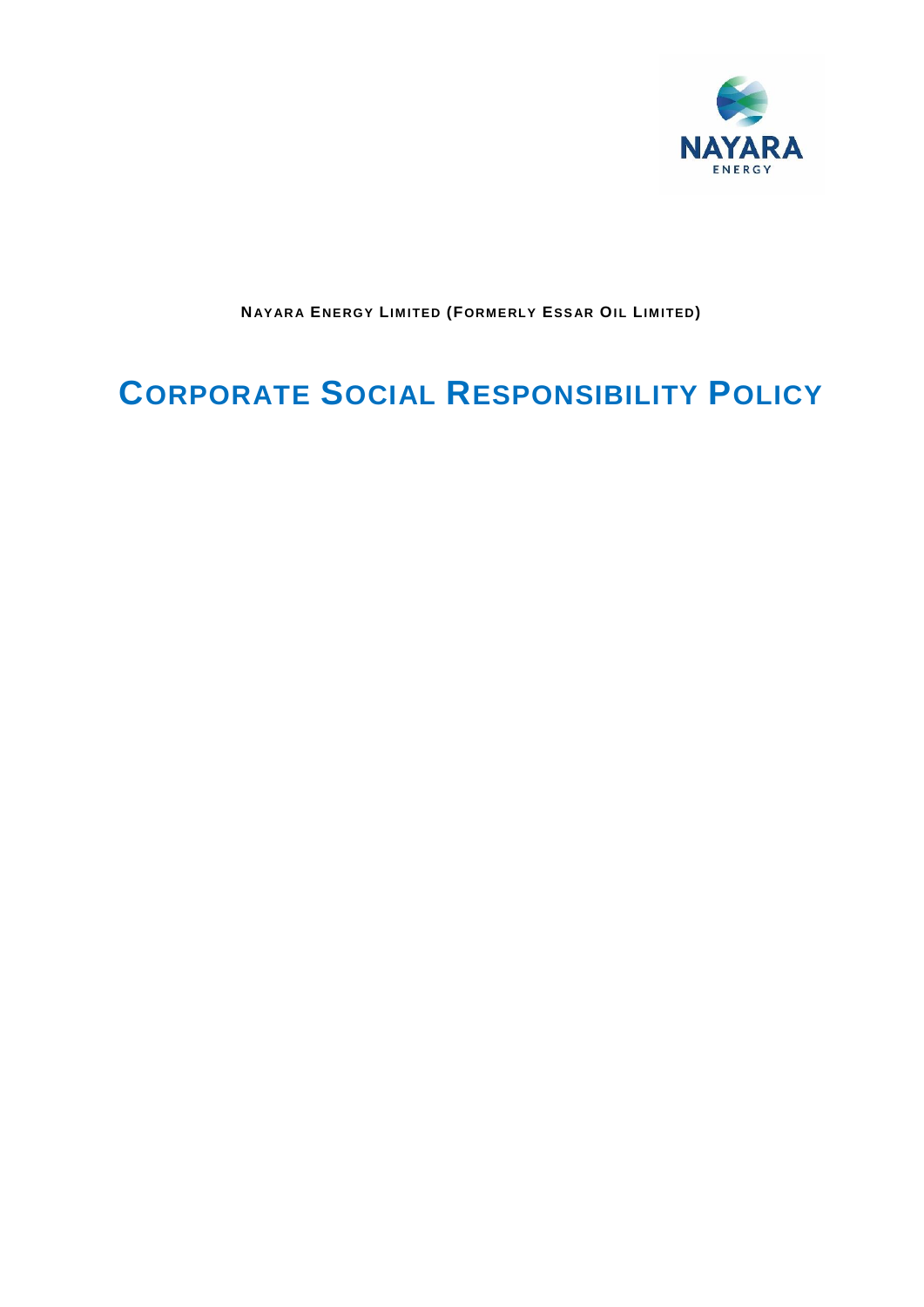# **Section 1: Background**

Nayara Energy Limited (Nayara Energy) is an independent oil company with strong presence across the hydrocarbon value chain from refining to retail. The Company has 20 MMTPA refinery situated at Vadinar, District Devbhumi Dwarka in Gujarat, India. The refinery is supported by captive port, storage facilities and a thermal power plant.

At Nayara Energy, Corporate Social Responsibility (CSR) has been an integral part of its business strategy. Nayara Energy appreciates the social and economic diversity in the Country and has consciously embedded the community engagement dimension in its business planning, risk and reputation management processes. The CSR initiatives of Nayara Energy have played a pivotal role in improving the quality of life of the communities living in the vicinity of operations of the Company.

# **Section 2: Vision, Mission and Objectives**

Nayara Energy's vision is to be among the most respected organizations in India by doing what is right and rightful for the communities and nation at large.

Nayara Energy aspires to build a symbiotic relationship with its stakeholders and intends to make them equal partners in the process of nation building. We firmly believe that our role is to lay the path that is collaborative, progressive, inclusive and sustainable through our CSR programs. We also believe that technology and innovations can hasten the process of change and endeavor to support new and innovative models of development.

The objective of the CSR policy is to guide the planning, implementation and oversight mechanism of the CSR programs of Nayara Energy.

# **Section 3: CSR Strategy**

The CSR strategy of Nayara Energy shall be to

- Focus on immediate community and stakeholders around the refinery, terminals, depots and retail outlets.
- Develop thought leadership in social development and promote forums that widen the sphere of impact and knowledge.
- Promote use of technology, innovative ideas and new tools that support community development and nation building.
- Foster partnerships with national/ international institutions, NGOs, companies, civil society organizations and government organizations to further the cause of communities
- Support national agenda on development

# **Section 4: CSR Committee**

CSR Safety and Sustainability Committee (hereinafter referred to as "CSR Committee") formed in accordance with the Companies Act, 2013 shall be responsible for guiding the planning process, oversee implementation and review programs undertaken under the policy. The CSR Committee shall recommend the annual plan and budget to the Board and shall submit periodic progress report to the Board of Directors. The Committee may also propose and recommend new programs beyond the approved annual CSR plan.

# **Section 5: CSR Budget**

Pursuant to the provisions of Companies Act, 2013 and Rules made thereunder, Nayara Energy shall spend up to 2% of its average net profits computed in a manner laid down under the provisions of the Companies Act, 2013 and made during three immediate preceding financial years. Nayara Energy shall endeavor to spend the entire CSR budget within the applicable year.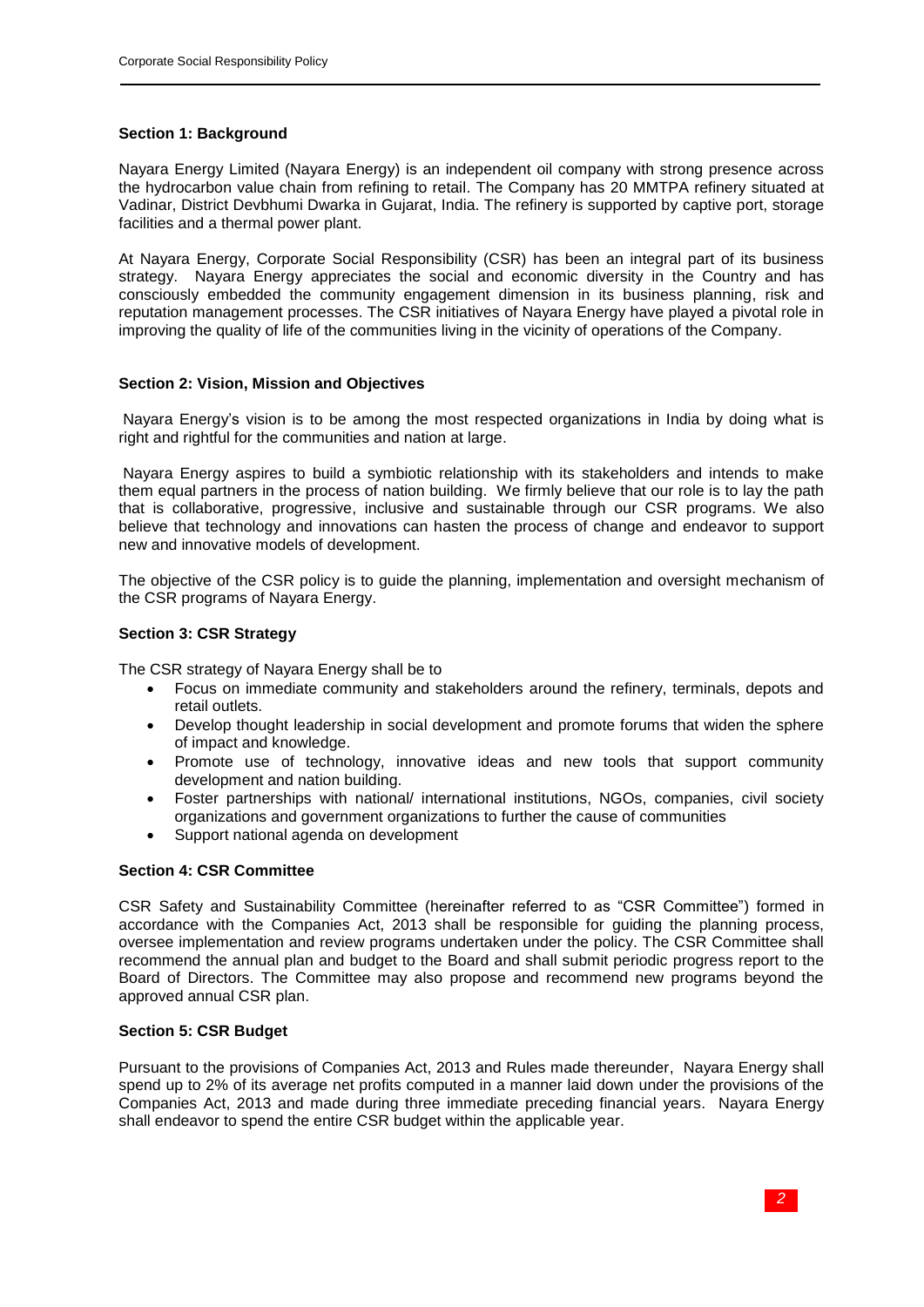# **5.1 Annual Budget and Expenditure**

Before the commencement of each financial year, an Annual Business Plan (ABP) for the CSR programs, both new and ongoing, along with the budget for the same shall be recommended by the CSR Committee to the Board for approval.

Surplus if any arising out of CSR projects or programmes or activities shall not form part of business profits of the Company and shall be utilized for undertaking CSR activities.

#### **Section 6: CSR Programs and Their Implementation**

The CSR initiatives will be implemented either directly by the Company or through:

- a. A company established under Section 8 of the Companies Act, 2013 or a registered trust or a registered society, established by the Company either singly or alongwith any other company
- b. A company established under Section 8 of the Companies Act, 2013 or a registered trust or a registered society, established by the Central Government or State Government or any entity established under an Act of Parliament or State Legislature.

The Section 8 Company or the registered trust or the registered society may engage/collaborate with Government, Knowledge/ academic/ community institutions, private enterprises, consulting organizations, CSR program management companies, NGOs & Community based organizations.

In case the Board of Directors decides to implement the CSR activities through Section 8 company or a registered trust or a registered society other than those mentioned above, such company, trust, society shall have an established track record of three years in undertaking similar programs or projects and the company has specified the projects or programs, the modalities of utilization of funds of such projects and programs and monitoring and reporting mechanism. Nayara Energy shall build an internal team of program managers and specialists, to monitor the implementation effectively.

*Gender equality* shall be an over-arching theme in each of the CSR programs. Similarly a skill based employee engagement program shall also be woven into the CSR programs. Illustrative list of programs that the Company proposes to take up is given below

# **6.1 Sustainable Rural Development**- *Developing sustainable habitats*

Programs may include common infrastructure development including roads, gaushalas, sanitation units, community halls, anganwadis, health centers and any other program, as may be required by the community.

# **6.2 Education**: *Developing intelligent and conscientious communities*

Programs may include developing school infrastructure, teacher training, computer aided learning, complimenting mid-day meal program, remedial classes, life skill education, program for children with different abilities, higher education programs, spoken English, promoting sports and supporting sports facilities, providing / supporting vocational training programmes and any other program, as may be required by the community.

#### **6.3 Healthcare and Wellbeing:** *Developing healthy individuals and families*

Programs may include establishing and managing community/ primary health centers, health extension centers, hospital, preventive healthcare programs, outreach/ awareness programs, building cadre of healthcare professionals, road safety programs and any other program, as may be required by the community

#### **6.4 Environmental Sustainability:** *Sustaining biodiversity through responsible communities*

Programs may include solid waste management, water conservation through rain water harvesting, surface water conservation, promoting judicious water usage, promoting technology to conserve water, water bodies conservation, promoting renewable energy and energy efficiency practices, protection of flora and fauna, agroforestry, conservation of natural resources and maintaining of quality of soil, air and water and any other program, as may be required by the community.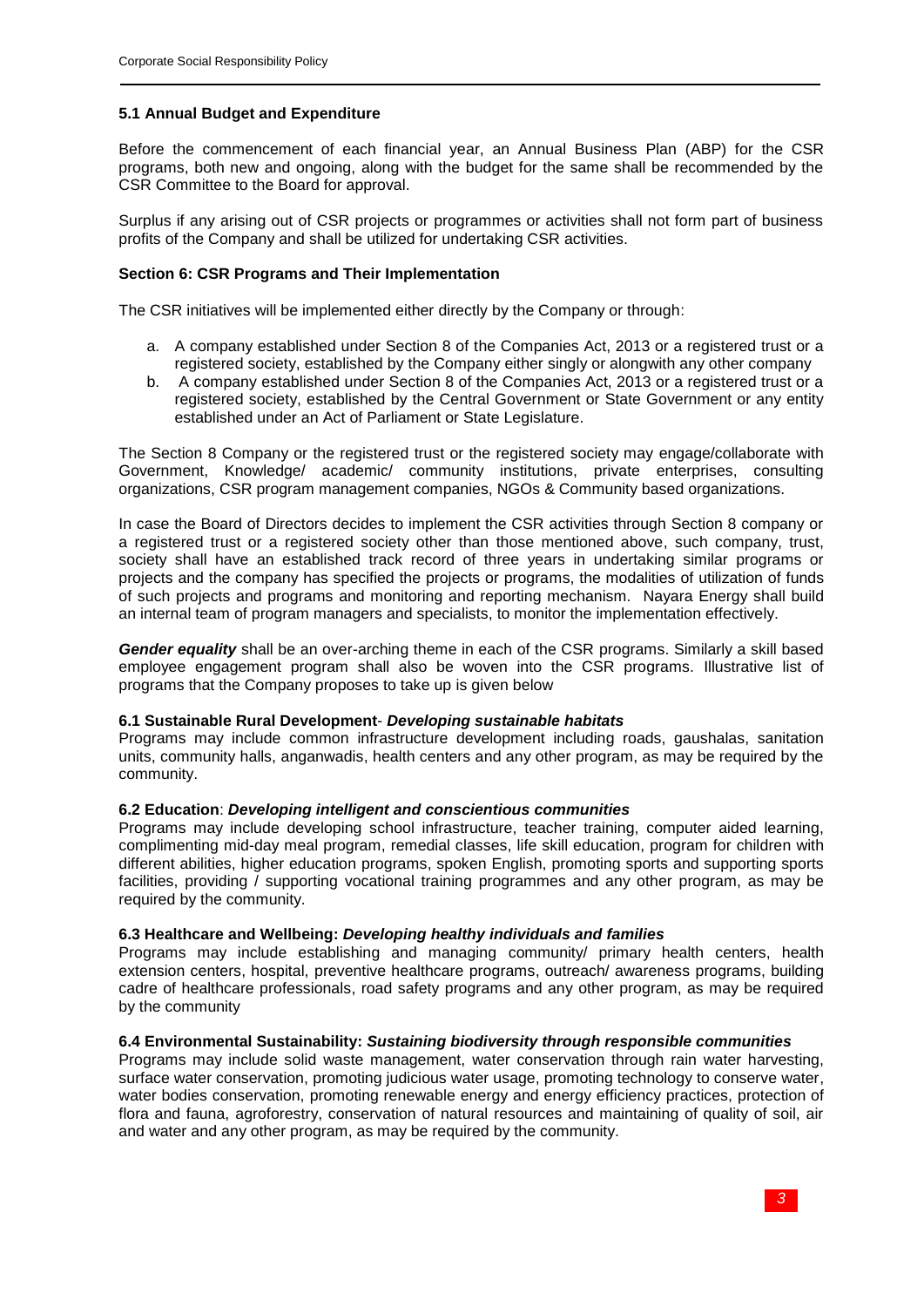# **6.5 Skilling and Livelihoods:** *Promoting inclusive and sustainable economic growth*

Programs may include skill and entrepreneurship development programs focused on youth and women, re-skilling existing workforce, support to existing skill institutions, creating new institutions, agriculture and livestock development programs, promoting community based enterprises, startups and any other program, as may be required by the community.

# **6.6 Other programmes**

The CSR Committee may recommend any other programs prescribed under Schedule VII to the Companies Act, 2013 and not listed above.

# **6.7 Activities that will not be included in CSR Programmes**

The following activities will not qualify as CSR activities and hence such activities be avoided at time of identifying the CSR activities / projects:

- 1. The activities for the benefits of employees or their families
- 2. One-off events such as marathons/ awards/ charitable contributions/ advertisement/ sponsorships etc.
- 3. Expenses incurred by the company for the fulfilment of any other act/ status
- 4. Contribution to political party
- 5. Activities undertaken by the company in pursuance of it normal course of business
- 6. The projects/ activities undertaken outside India.

# **Section 7: Monitoring**

The CSR Committee shall be responsible for monitoring the CSR policy from time to time. The CSR Committee will approve and recommend to the Board, the projects, programmes or activities to be undertaken, the expenditure to be incurred on the projects / programmes, the modalities for execution and the implementation schedule.

The Management Committee of Executives shall do performance review of CSR activities on a monthly basis. The CSR Committee shall periodically monitor implementation of the CSR Policy and the projects, programmes and activities being undertaken as per CSR ABP. The CSR Committee shall put in place such controls and processes as it may deem fit for the purpose of implementing and monitoring the projects, programmes and activities as it may deem fit. External annual review shall be done by an independent agency to be appointed by the CSR Committee.

The performance review (whether internal or external) shall also focus on the following aspects, which are, over & above the regular project performance monitoring parameters:

- 1) timely reports on expenditures
- 2) project progress report and deviations
- 3) the results of the use of funds
- 4) the details of commission paid, if any, along with its recipients.

# **Section 8: Disclosure**

The Company shall make appropriate disclosures as required under the applicable provisions of Companies Act, 2013.

# **Section 9: Anti-Corruption Policy Requirements**

The Company shall ensure that the following Anti-Corruption Policy requirements are complied with at all points of time:

a. If Company engages any third parties, like NGOs or any agencies as a part of its CSR obligations, the Company shall ensure that appropriate Third Party Due Diligence is carried out to assess its